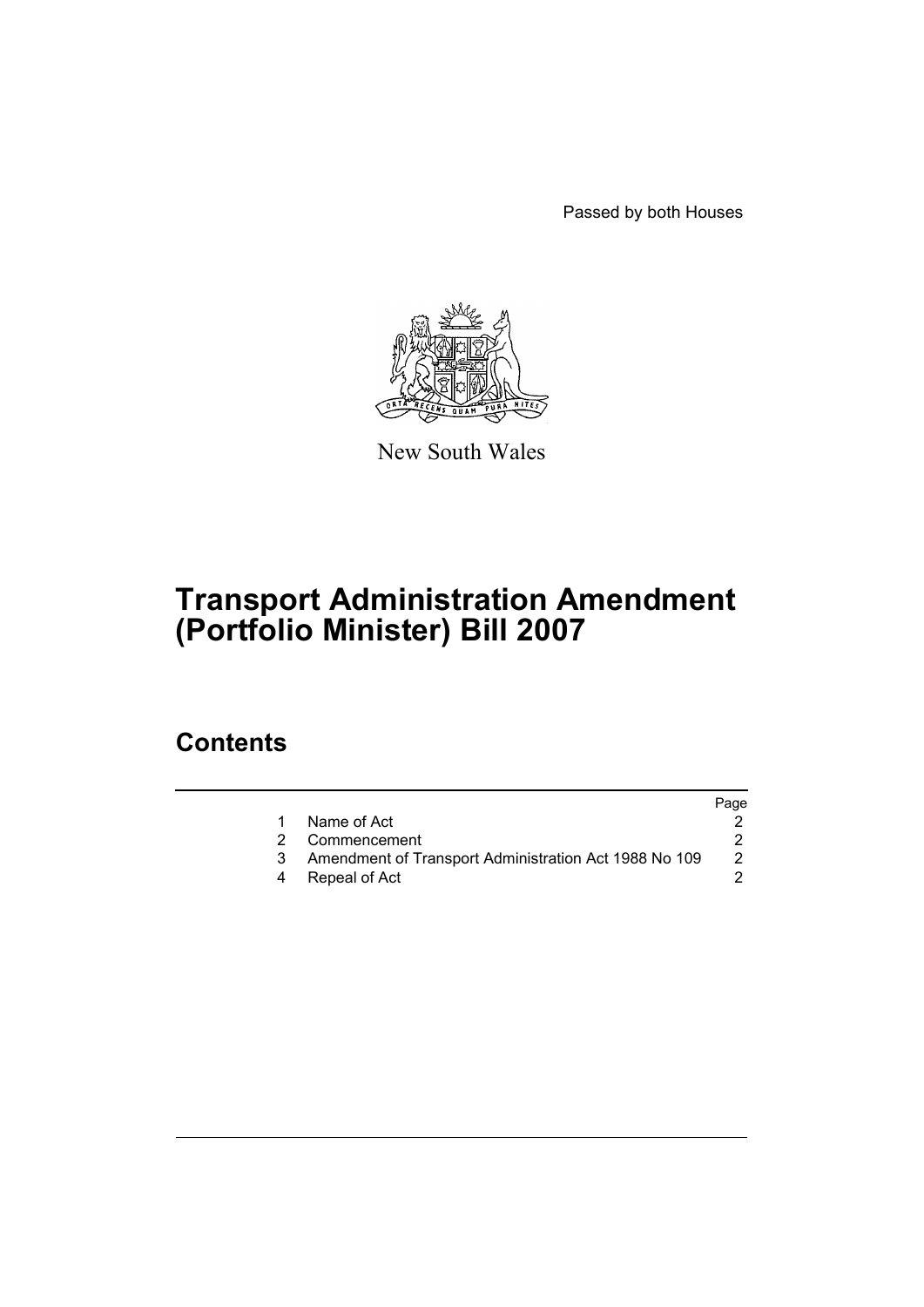*I certify that this public bill, which originated in the Legislative Assembly, has finally passed the Legislative Council and the Legislative Assembly of New South Wales.*

> *Clerk of the Legislative Assembly. Legislative Assembly, Sydney, , 2007*



New South Wales

## **Transport Administration Amendment (Portfolio Minister) Bill 2007**

Act No , 2007

An Act to amend the *Transport Administration Act 1988* to remove the prohibition on the portfolio Minister being a shareholder in a State owned corporation constituted under that Act.

*I have examined this bill and find it to correspond in all respects with the bill as finally passed by both Houses.*

*Assistant Speaker of the Legislative Assembly.*